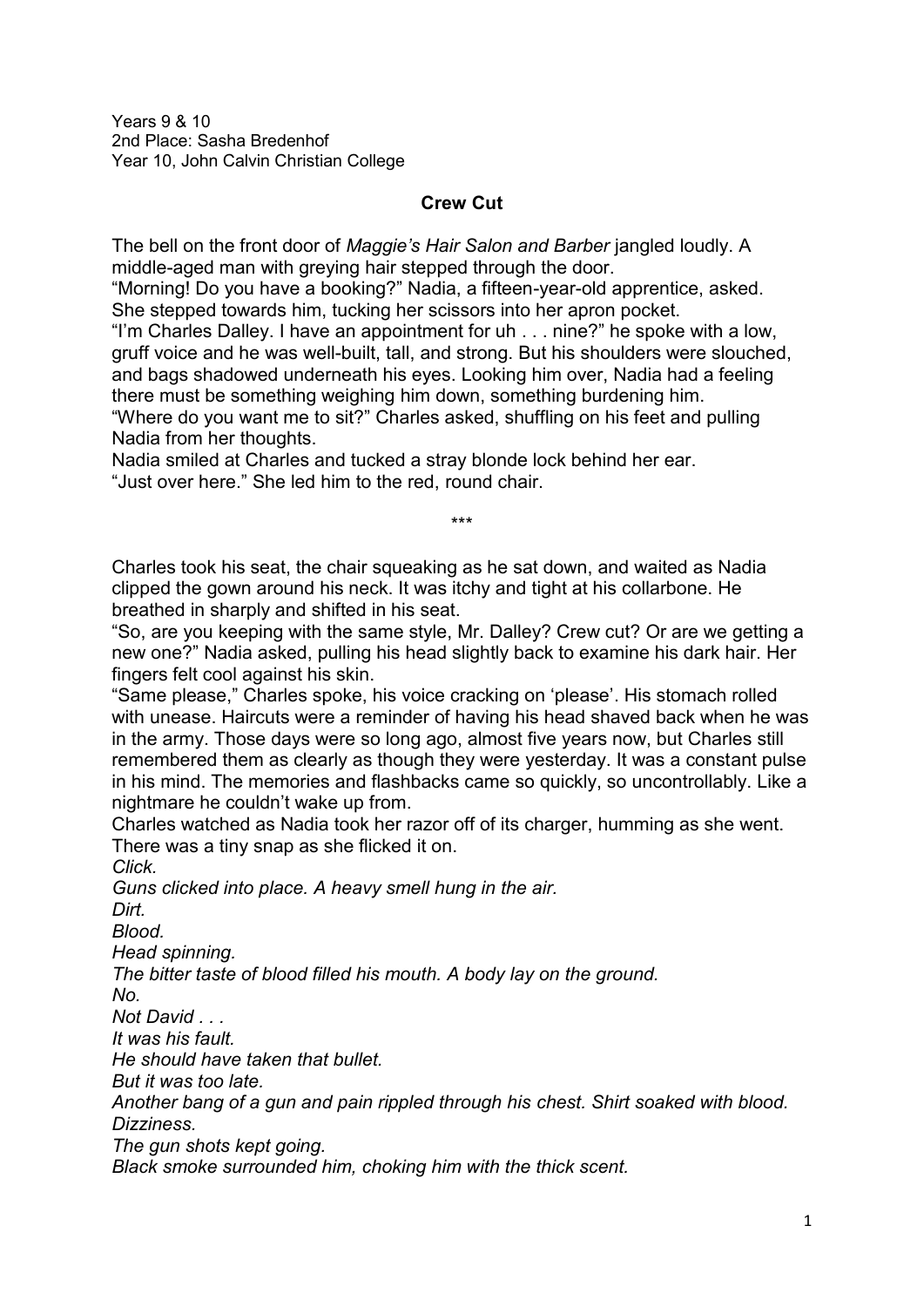*He had to get out . . .* 

"Mr. Dalley?" Nadia's voice broke through the flashback. "Are you alright?" she asked.

She clutched the razor, her knuckles white. Charles closed his eyes as dizziness gripped him. The memory surrounded him, a prison with no escape. His teeth chattered violently. His body shook. It was his fault that David had died. *His fault.*  Gunshots echoed in Charles' mind like a jarring, screeching song playing on repeat. The haunting melody continued; the nightmare that wouldn't stop.

"Should we have a rest? Finish it later?" Nadia asked gently, touching him lightly on the shoulder. Charles, still breathing heavily, felt anger suddenly pulse through his veins. He stood up, whirled around, and roared at Nadia.

"Leave me ALONE!" the yell echoed around the room.

Nadia stepped back quickly. Her shoe scuffed on the linoleum and knocked the razor, which tumbled to the ground with a loud crash. Charles' arms thrashed out, shoving Nadia against the bench. Anger blinded him, making him unaware of what he was doing. Nadia gasped as she struggled to keep her balance. She grabbed onto a chair, tears beginning to stream down her cheeks. Charles' mind was overtaken. Overtaken by a monster, a monster that needed to escape. A roar of anger erupted from his mouth. Gasping and screaming from the customers followed. Charles tugged hard at the hairdressing gown around his shoulders. All he could see was red. Red like the blood that covered David, red like the anger and pain that filled his mind. With another yell, the button popped off loudly and the gown fell to the floor with a soft whoosh. It was silent in the salon, only the sound of Charles's heavy breathing remained. *His fault.* Charles, overcome with utter exhaustion, crumpled to the floor, shaking with sobs. His shoulders shook silently as he crouched on the hairspattered floor.

Sadness surrounded him; a heavy smoke filled with misery. The anger had rushed out of him in a tidal wave, but now all he felt was empty. The war was always with him, always taunting and tormenting him. Would he ever wake up from the nightmare? Charles felt a gentle touch on his back. Hands lifted him to his feet. He heard voices speaking to him, asking him questions, but he was too weary to answer. He felt as though he was watching himself from afar.

"Who should we call to bring you home?" an older woman spoke softly. Charles mumbled a response.

"Frank Dalley, my brother."

Charles watched as they made arrangements for Frank to come. His heart was raw, his voice hoarse from yelling. Nadia came over towards him, and stood next to him, leaning against the bench.

"What happened?" she spoke, her voice almost in a whisper. Charles could see tears glazed in her eyes. He glanced down at his tightly folded hands and took in a shaky breath.

"I was back in the war." Charles's voice was barely audible, and it cracked with emotion. Nadia was silent for a moment.

"Are you in the army still?"

"No. It's been five years."

"And you still go back to it?" Nadia thought for a second. "In your mind?"

"It never leaves," Charles whispered, his voice cracking again and his dark eyes filling with tears.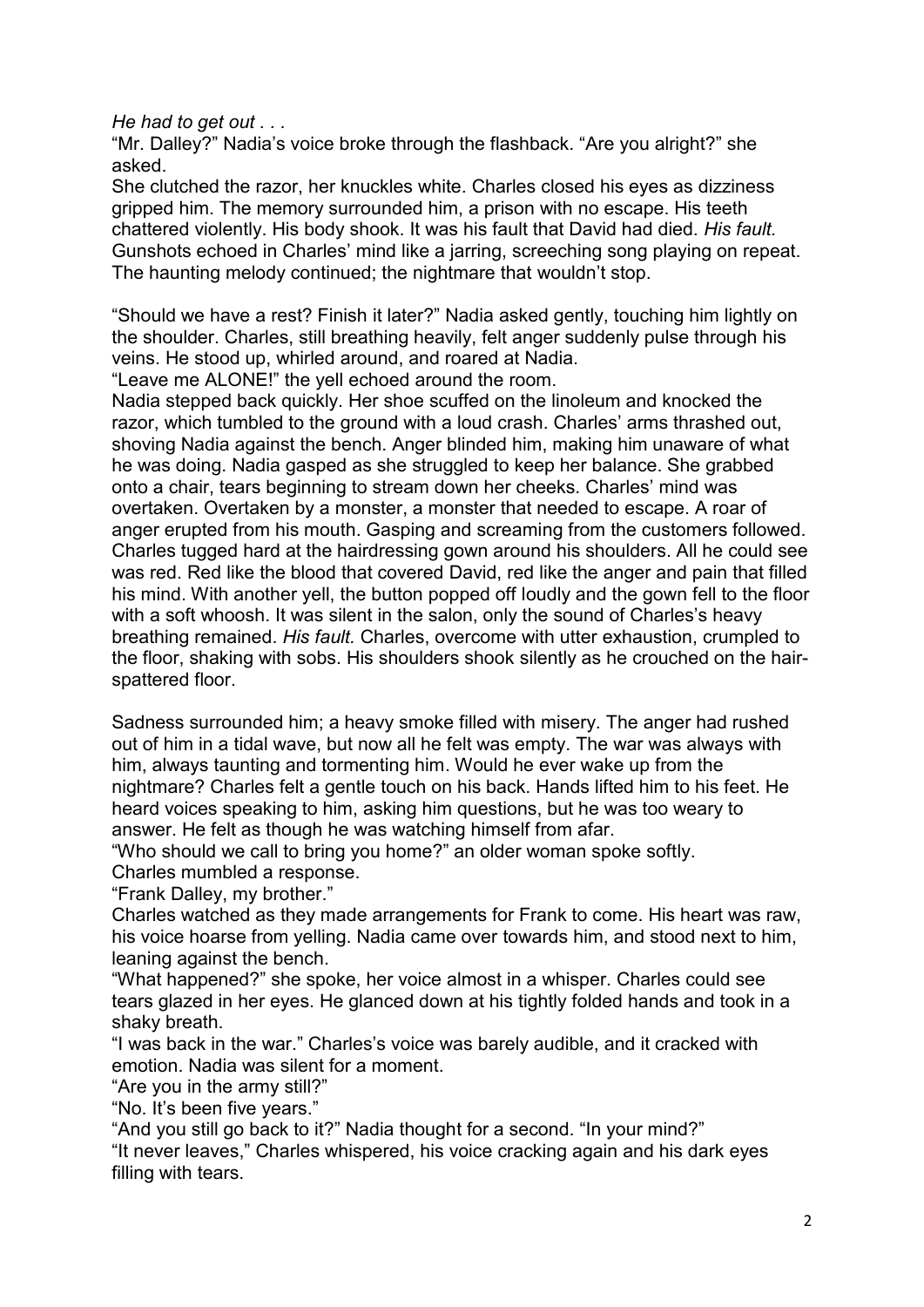"Like a nightmare that I can't wake up from."

"You're not there anymore, Mr. Dalley. You have to wake up now," Nadia said softly, touching his rough hand.

"I-I can't . . ." tears ran down Charles's cheeks, his shoulders silently shaking. He knew he had to do something. Nadia was right. He needed to escape his memories. He needed to break free.

\*\*\*

The bell jangled at the front of the salon. Frank was here. Charles straightened, pulled out a fifty-dollar bill, and handed it to Nadia.

"For all the trouble," he spoke. Nadia smiled.

"You don't have to do tha –"

"Please," Charles said softly. His smile was creased with sadness.

Nadia nodded slowly and took it from his hands.

"Maybe I'll see you again one day, sir," she said, smiling kindly at him. He nodded back, his face unreadable.

"Perhaps."

Charles stepped out of the door.

\*\*\*

## *Two Years Later*

"Alright, that's all finished for you!" Nadia said, unclipping the hairdressing gown. Her client took a look in the mirror.

"Oh, beautiful! Thank you!" the woman exclaimed, grabbing her purse and walking to the counter.

Nadia smiled, glad to be almost done for the day. As she began to sweep up the hair, she found herself thinking about Mr. Dalley again. Charles.

"I wonder whatever happened to him," she murmured under her breath.

She had thought about it a lot in the past two years. The event that had occurred in this very shop never left her mind for more than a few days. Nadia had even done research, trying to figure out if there was any such mental illness that caused what Mr. Dalley had gone through. She had found there was. Post-Traumatic Stress Disorder, if she remembered correctly. She had read that it often happened with people who had been through abuse, an accident, a disaster, and who had been in war or the army. Nadia hoped with all her heart that Charles had found this out himself, found that what he was experiencing was something that with help of professionals, he could free himself from. Nadia hoped ever so much that he had gotten help, and that he was doing okay.

The bell jangled and Nadia looked up from her sweeping. As the door swung shut, Nadia gasped. She quickly tucked the broom next to the counter, hurrying to the front door where a middle-aged man stood. A smile broke out on her face as she took in the familiar figure. He was no longer hunched over and tired-looking. His hair was longer, his face a little older but he seemed less burdened. Less weighed down by sorrow and pain.

"Hi, do you have a booking for a haircut today?" Nadia asked, unable to keep from smiling. The man nodded.

"It's Charles Dalley," he smiled. "I have an appointment for four?"